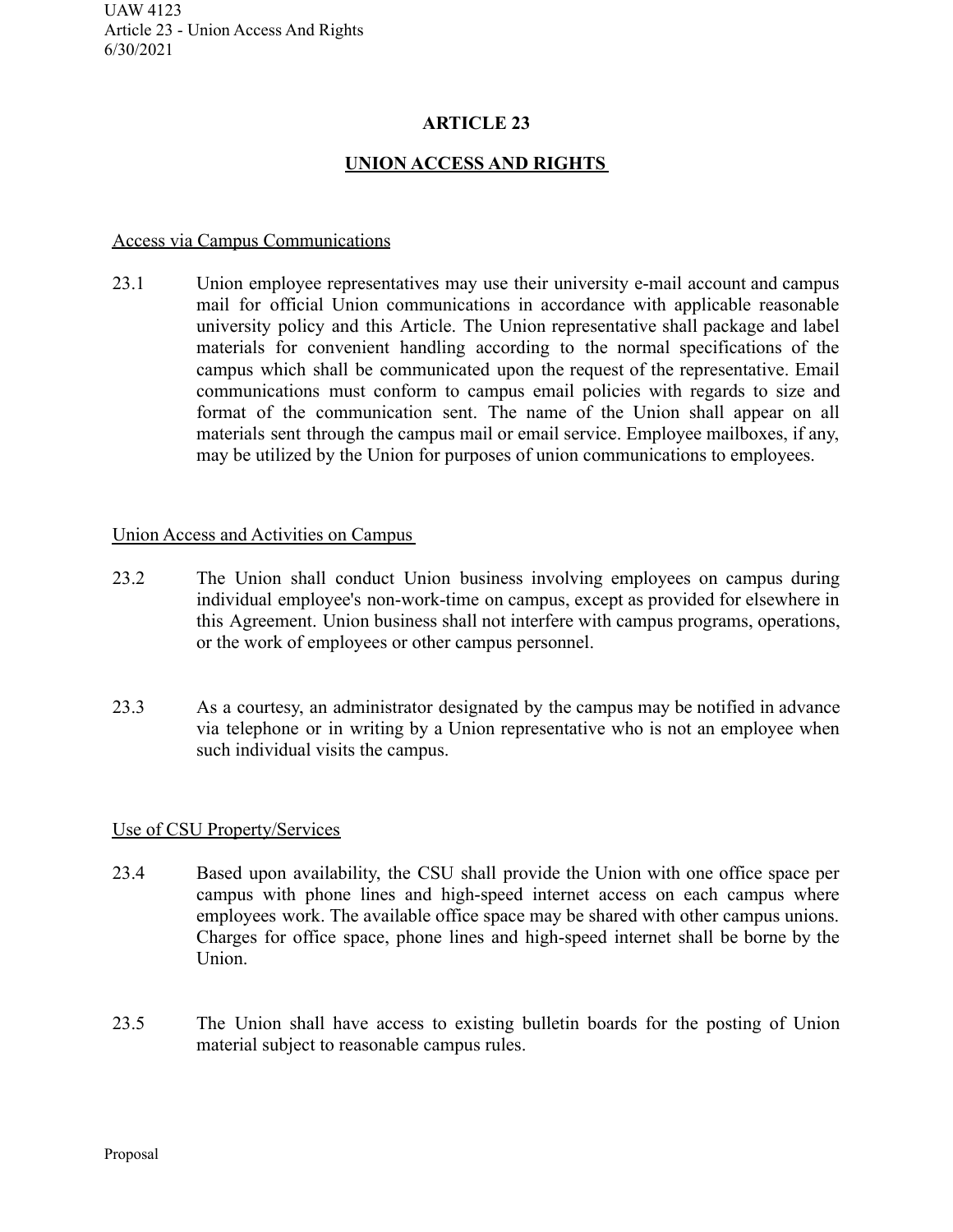23.6 The University shall provide the Union access to meeting rooms at no cost based on availability and in accordance with reasonable campus rules. Use of other University equipment property or services shall be provided at reasonable cost, if any, in accordance with reasonable campus rules.

#### Union Release Time

- 23.7 Union leave shall be defined as
	- a. a full or partial leave of absence from an appointment within a UAW-represented classification or
	- b. an appointment to a UAW classification for purposes as designated by the UAW. Such appointments may only be made to students who are in good academic standing as defined in Article 2.4, and who are either currently employed in Unit 11, or previously have been employed in Unit 11.

Leaves as defined in (a) shall be without loss of compensation or benefits.

Appointments under (b) shall be at the current rate of compensation for Academic Student Employees holding a concurrent appointment in the Bargaining Unit. Where the Academic Student Employee holds multiple concurrent appointments, the appointment and compensation paid under this provision shall be at the highest appointment held.

For Academic Student Employees who do not hold a concurrent appointment within the Bargaining Unit, the appointment shall be at the previous salary of the range and classification in which the student was most recently employed within the Bargaining Unit.

### *Non-Reimbursable Union Leave*

- 1. Prior to the start of the academic term, or as soon as practicable, the UAW shall submit to the Chancellor's Office a list of Academic Student Employees for whom union leave is being requested. Not more than two such union leaves at any one campus may be designated. Such a list shall include the employee's name, campus, title and duration of appointment.
- 2. Leave hereunder shall not exceed a total of three (3) Full-Time Equivalent positions per year.
- 3. Use of leave under this provision shall only be as designated by UAW and may be partial, or up to the maximum time base of a 0.5 Full-Time Equivalent appointment.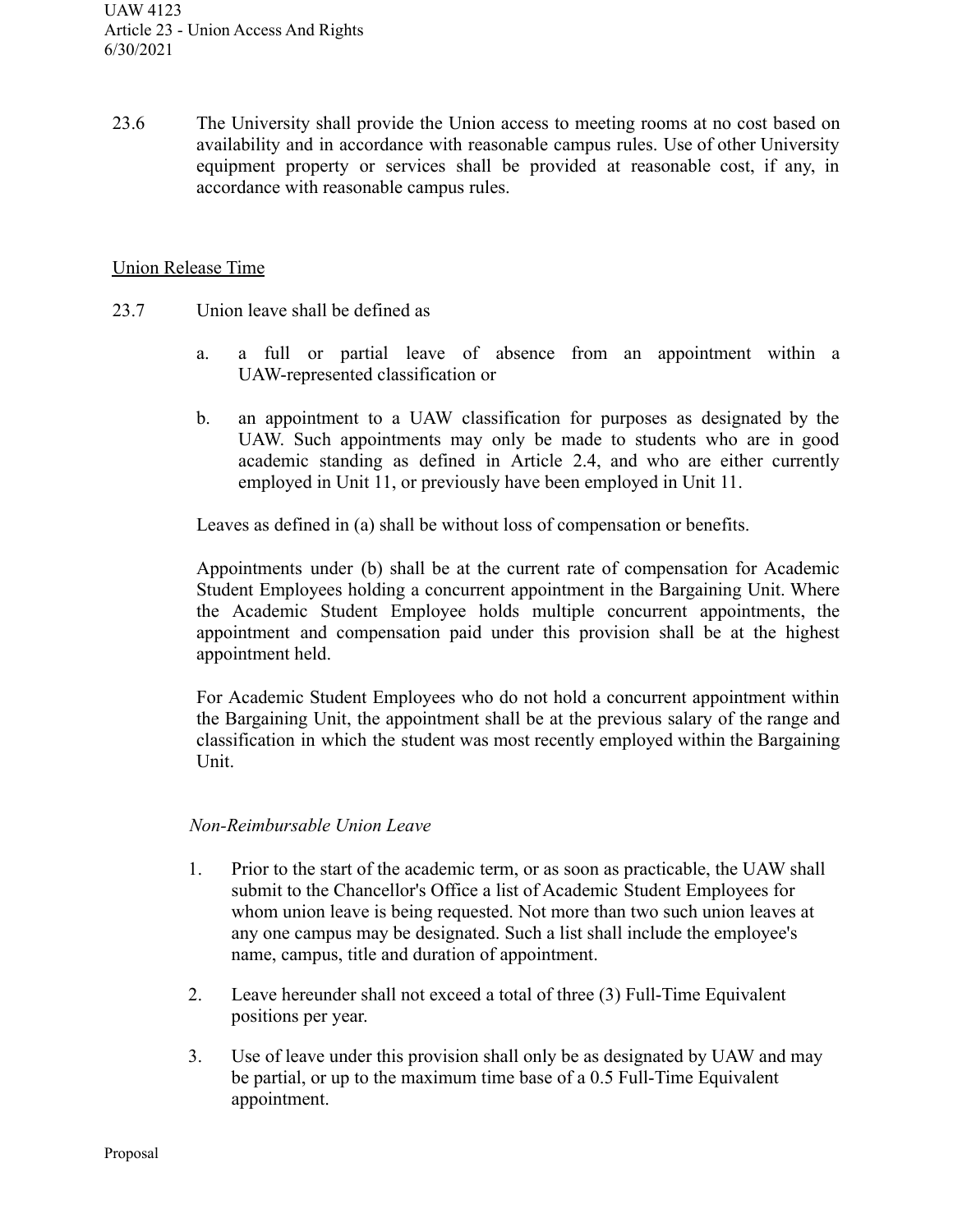- 4. No carry over from one fiscal year to another is permitted.
- 5. If a leave is to be ended early and the employee returns to work, UAW shall give the campus a minimum of fourteen (14) calendar days notice.
- 6. UAW must report to the CSU when the statewide or campus maximum is reached.
- 7. An employee on such a leave shall continue to earn service credit and retirement credit if applicable.
- 8. Vacation, holiday and sick leave credit(s) shall continue to accrue if applicable.

### *Reimbursable Union Leave*

- 1. Prior to the start of the academic term or as soon as practicable, the UAW shall submit to the Chancellor's Office a list of Academic Student Employees for whom reimbursable union leave is being requested. Such a list shall include the employee's name, campus, title and duration of appointment. Such leaves shall not exceed an aggregate amount of six (6) Full-Time Equivalent positions per year.
- 2. Use of leave under this provision shall only be as designated by UAW and may be partial, or up to the maximum time base of a 0.5 Full-Time Equivalent appointment.
- 3. If a leave is to be ended early and the employee returns to work, UAW shall give the campus a minimum of 14 calendar days notice.
- 4. No carry over from one fiscal year to another is permitted.
- 5. An employee on such a leave shall continue to earn service credit and retirement credit if applicable.
- 6. Vacation, holiday and sick leave credit(s) shall continue to accrue if applicable.
- 7. The CSU shall be reimbursed by UAW for all compensation (including benefits) paid to the employee during such a leave. Reimbursement shall be made by UAW no later than thirty (30) calendar days from its receipt of the CSU certification of payment of compensation to the employee. The parties agree that failure to reimburse the CSU within thirty (30) calendar days may result in the denial of any subsequent requests for leave under this provision until all delinquent payments have been made.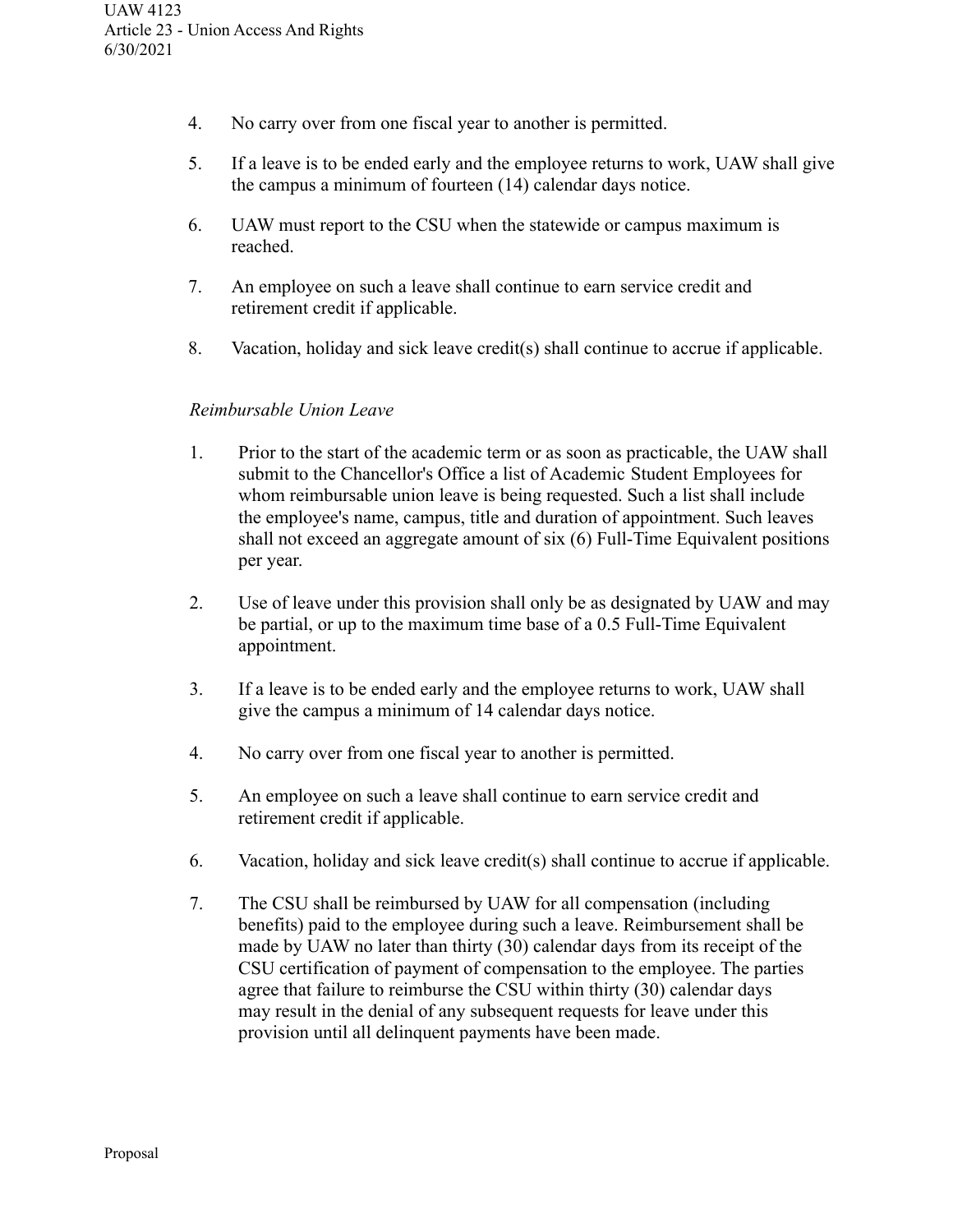## Employee Lists

- 23.8 Except as otherwise provided by the parties, the CSU, through the Office of the Chancellor, shall provide the following information to the Union by the end of the first week of every month in a computer-readable format in two files containing information on every employee in the unit:
- 23.9 Employment History Report:
	- Name
	- Email Address
	- Unique identifier for each employee (formula is confidential)
	- Home Address
	- Original Hire Date
	- Class code
	- Class title
	- CB ID
	- Range code
	- Rate of pay (monthly or hourly, depending on class, reflects FTE)
	- Campus
	- FTE decimal (will be zero for ISA classes because they are hourly)
	- Reporting unit code
	- Reporting unit description
	- PIMS department code
	- PIMS department name
	- Status (active or unpaid leave)
	- Length of appointment
	- Appointment expiration date

### Payroll Report:

- Name
- Appointment Number
- Starting Date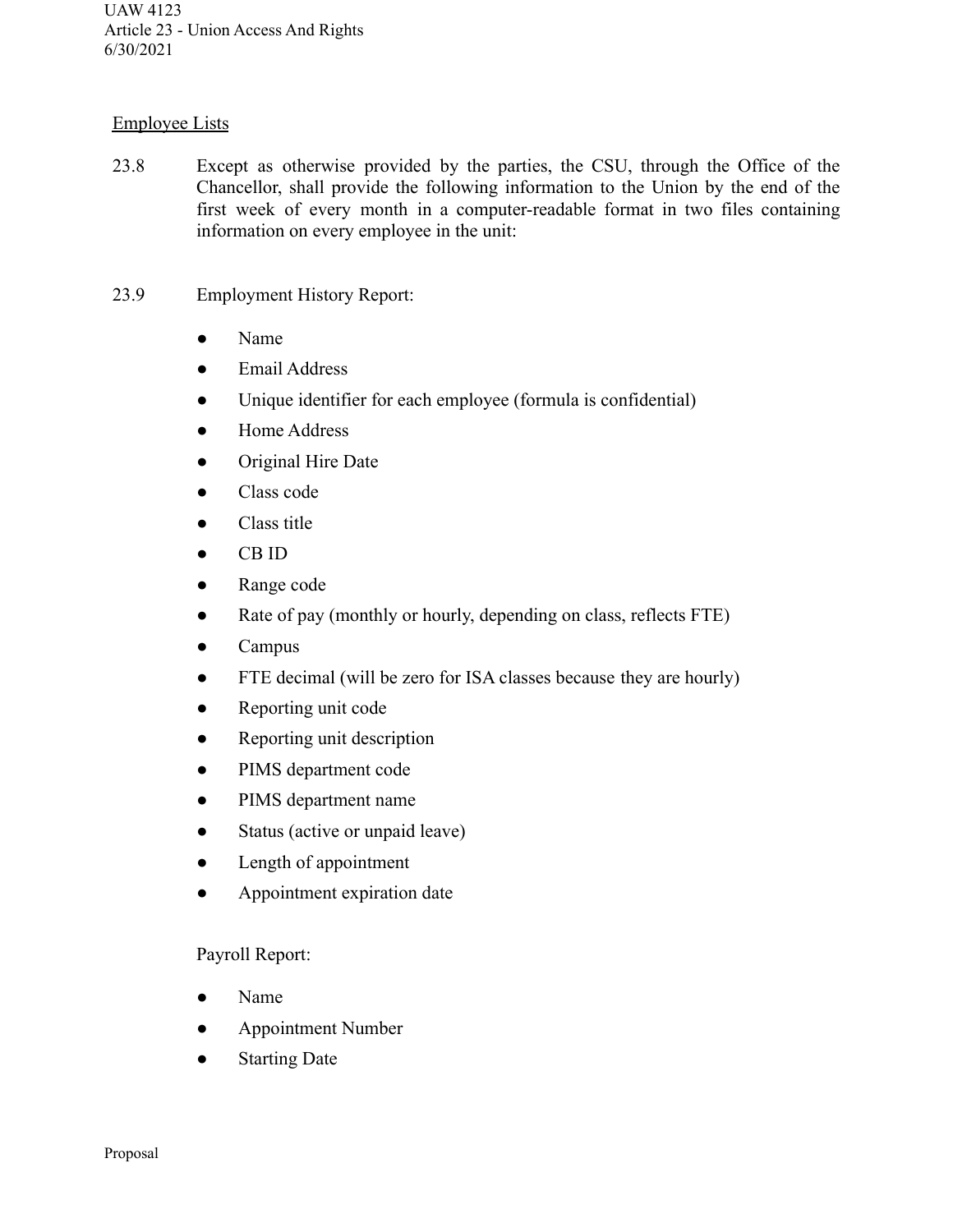- College Name
- Undergraduate or Graduate Status
- **Separation Date**
- Earned Date
- Unique identifier for each employee (formula is confidential)
- Class code
- Campus
- Reporting unit code
- Reporting unit description
- Action code (regular pay, supplemental pay, redeposit, accounts receivable, reverse accounts receivable)
- Gross monthly pay
- Monthly employer contribution for each benefit plan (includes health, flexcash, dental, vision, life, retirement, social security, Medicare)
- Hours paid
- Dues and Union deductions of any kind, or Agency fees
- Pay period (month and year)
- 23.10 As a condition of providing and having confirmed receipt of the aforementioned information on a monthly basis the CSU and the Union agree that the CSU is under no obligation to provide the identical employee information for the identical period of time more than one time during the life of this Agreement.

### University Representatives

23.11 The CSU shall designate the University representatives responsible for responding to Union information requests under HEERA and this Agreement. The Union shall only submit information requests to these designated CSU representatives or their designees.

### Reimbursement of Costs

23.12 The Union shall promptly reimburse the University for the reasonable cost of providing information, except for the information identified above, requested pursuant to HEERA, the Public Records Act, or this Agreement.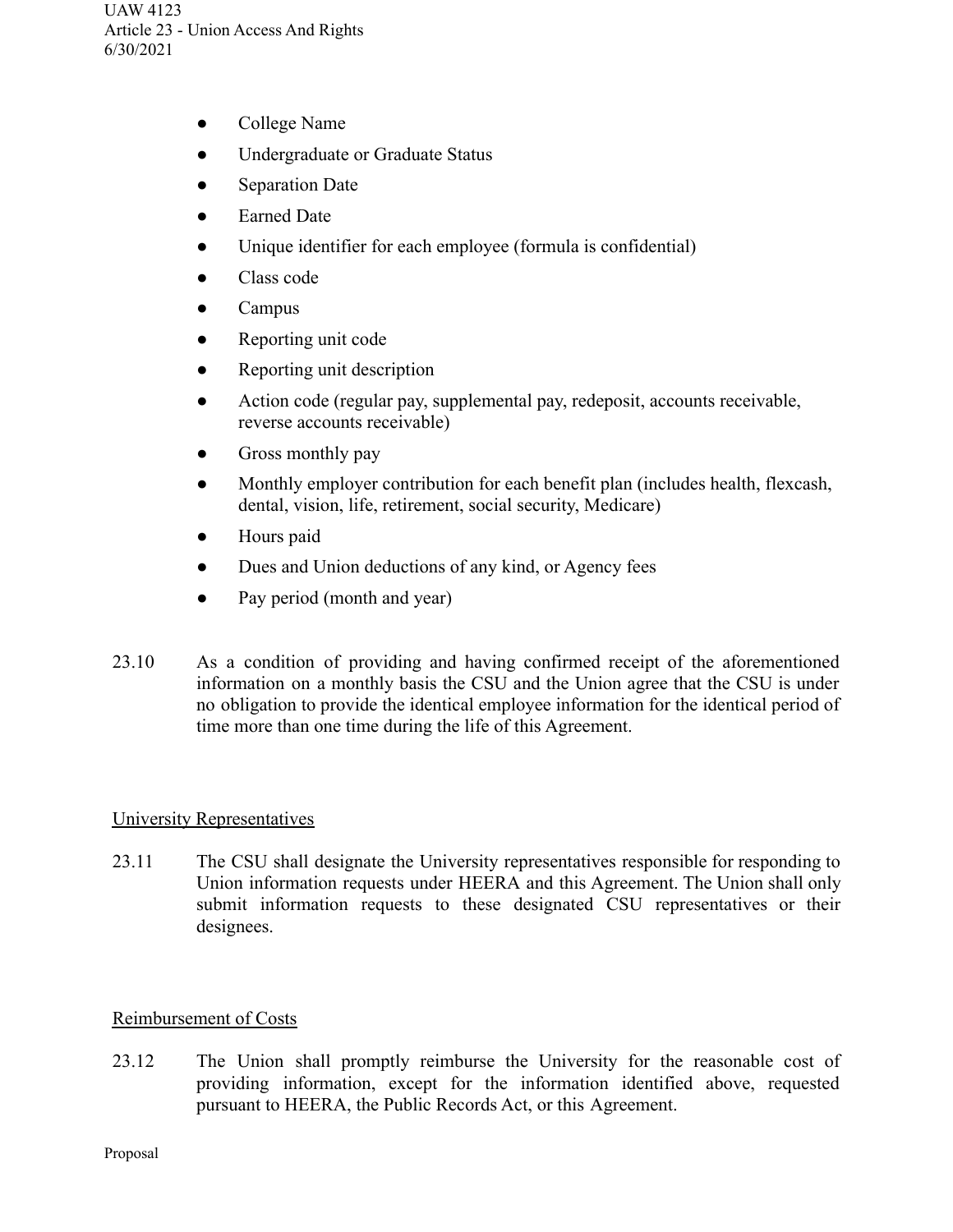### Publication of the Agreement

23.13 Upon ratification and approval by the parties, the University shall publish the agreement on its website.

## Union Orientation

23.14 The Union shall be provided 30 **60** minutes to present Union information at campus-wide, college-wide and tutoring center employment orientations, **trainings, on-boardings, or meetings**. The Union shall also be provided 30 60 minutes to present Union information at department employment orientations**, trainings, on-boardings, or meetings** if all of the unit members have not been required to attend an employment orientation as defined above.

> **The University will provide the Union with the dates and times and location of any campus-wide, college-wide, tutoring center, or department employee orientations, trainings, on-boardings, or meetings, along with the contact information for the person in charge of scheduling the orientation, training, on-boarding, or meeting at least sixty (60) calendar days prior to the scheduled orientation, training, on-boarding, or meeting and shall provide at least thirty (30) calendar days prior the name, department and/or hiring unit, and email address of all Academic Student Employees anticipated to attend. The University shall provide copies of the sign-in sheet from the employee orientation, training, on-boarding, or meeting, to the Union no later than two (2) days following the orientation, training, on-boarding, or meeting. If an Academic Student Employee is hired within the 30 days prior to the orientation, training, on-boarding, or meeting, the University will provide the Union notice concurrent with that provided to the new employee. All information shall be provided to the Union as an excel spreadsheet.**

- **23.15 The Union will schedule a sixty (60) minute in-person or virtual make-up orientation for ASEs who did not attend a Union orientation as described in Section 23.14 above. The Union is responsible for communicating the time, date, and location of the make-up Union orientation to the ASEs.**
- **23.16 Attendance at one Union orientation shall be mandatory for all ASEs every term. Salaried ASEs shall count the sixty (60) minutes toward their workload hours; hourly ASEs shall be paid for the sixty (60) minutes.**